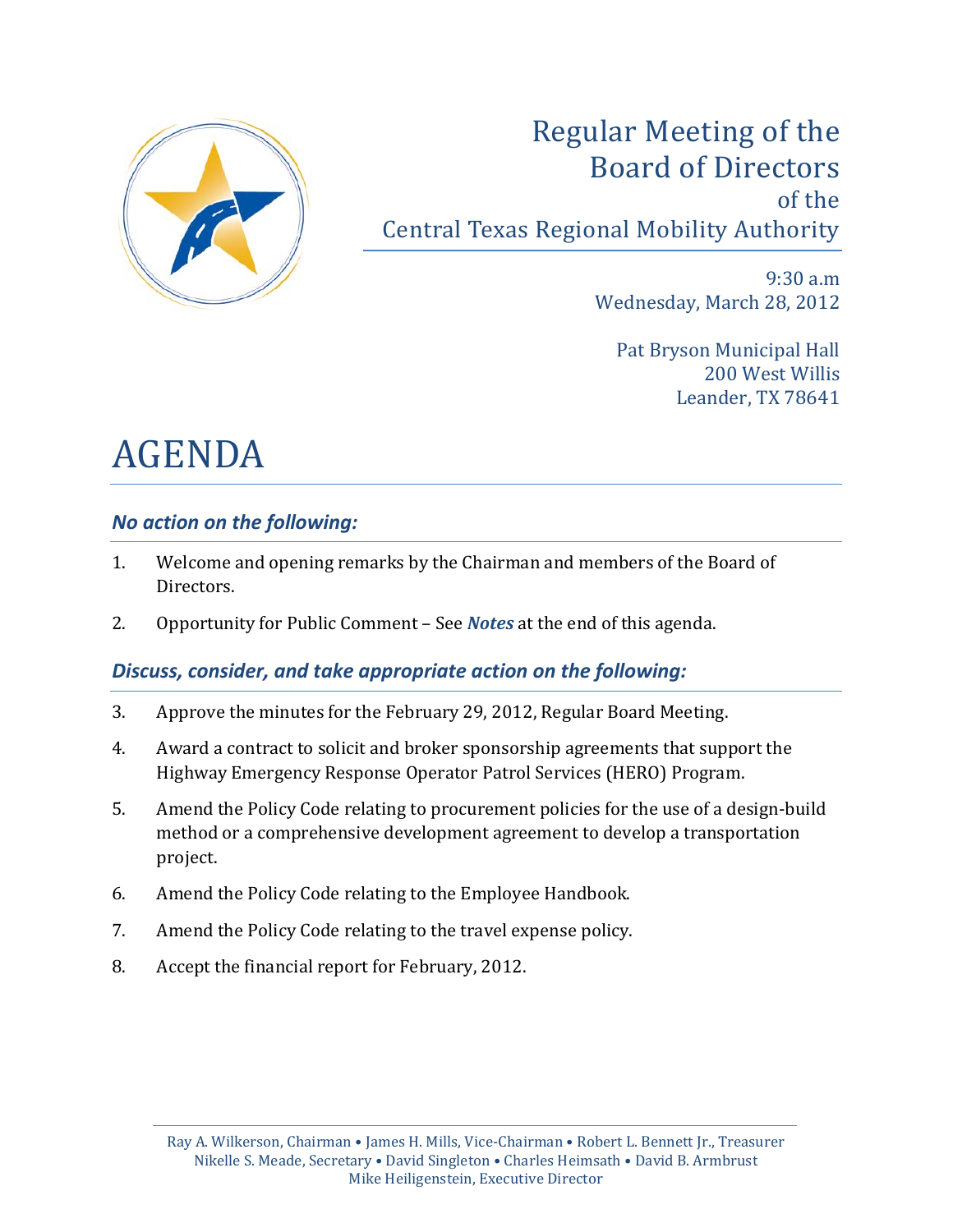## *Briefing and discussion with no action proposed on the following:*

- 9. Briefing on business considerations and state law requirements for the use of a comprehensive development agreement to develop a transportation project.
- 10. Briefing on the SH 45 Southwest Project.
- 11. Executive Director's report.
	- A. Project update on the MoPac Improvement Project.
	- B. Update on Mobility Authority website and Dashboard
	- C. Personal Financial Statements for calendar year 2011.

#### *Executive Session*

*Under Chapter 551 of the Texas Government Code, the Board may recess into a closed meeting (an executive session) to deliberate any item on this agenda if the Chairman announces the item will be deliberated in executive session and identifies the section or sections of Chapter 551 that authorize meeting in executive session. A final action, decision, or vote on a matter deliberated in executive session will be made only after the Board reconvenes in an open meeting.*

*The Board may deliberate the following items in executive session if announced by the Chairman:*

- *12.* Discuss acquisition of one or more parcels or interests in real property needed for the Manor Expressway Project and related legal issues, as authorized by §551.072 (Deliberation Regarding Real Property; Closed Meeting) and by §551.071 (Consultation With Attorney).
- *13.* Discuss acquisition of real property or interests in real property for Mobility Authority office space and related needs, and related legal issues, as authorized by §551.072 (Deliberation Regarding Real Property; Closed Meeting) and by §551.071 (Consultation With Attorney).
- 14. Discuss legal issues related to claims by or against the Mobility Authority, pending or contemplated litigation and any related settlement offers; or other matters as authorized by §551.071 (Consultation With Attorney).
- 15. Discuss legal issues relating to procurement and financing of Mobility Authority transportation projects, as authorized by §551.071 (Consultation With Attorney).
- 16. Discuss personnel matters as authorized by §551.074 (Personnel Matters).